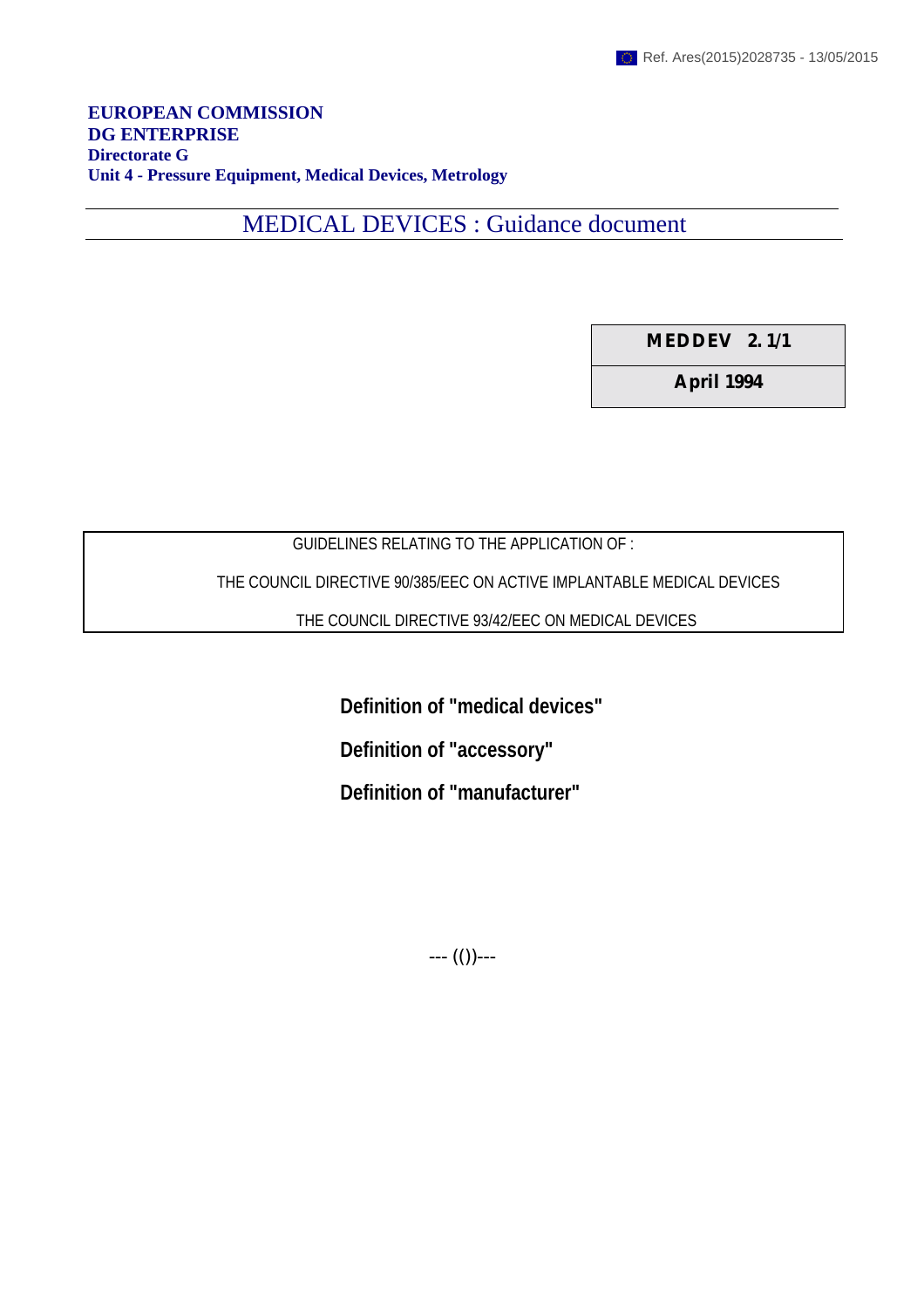# **LIST OF CONTENTS**

# **I. FIELD OF APPLICATION - DEFINITIONS**

- 1. Directive 93/42/EE on medical devices
- 2. Directive  $90/385/EEC$  on active implantable medical devices<sup>1</sup>
- 3. Interface with other directives
	- medical devices/medicinal products
	- medical devices/electromagnetic compatibility<sup>2</sup>
	- medical devices/personal protective equipment2

# **II. CLASSIFICATION OF MEDICAL DEVICES COVERED BY DIRECTIVE 93/42/EEC** <sup>3</sup>

# **III. CONFORMITY ASSESSMENT PROCEDURES**(\*):

- 1. CE-marking
- 2. Application
	- Annex 5
	- Annex 2
		- . Quality systems
		- . Examination of the design dossier
	- Annex 3
- 3. Conduct of audits $4$
- 4. Format of decisions, design examination certificate
- 5. Technical Dossier
- **IV. CUSTOM MADE DEVICES**(\*):

# **V. DEVICES INTENDED FOR CLINICAL INVESTIGATIONS**(\*):

- **VI. MEDICAL DEVICE VIGILANCE**(\*):
- **VII. USE OF LANGUAGES**(\*):
- **VIII. TRANSITIONAL PERIOD**(\*):

 $\overline{a}$ 

<sup>&</sup>lt;sup>1</sup> see MEDDEV,  $5/93$  rev. 2

<sup>&</sup>lt;sup>2</sup> see MEDDEV  $13/93$ 

 $3$  see MEDDEV.10/93 rev. 1

<sup>4</sup> see MEDDEV. 1/94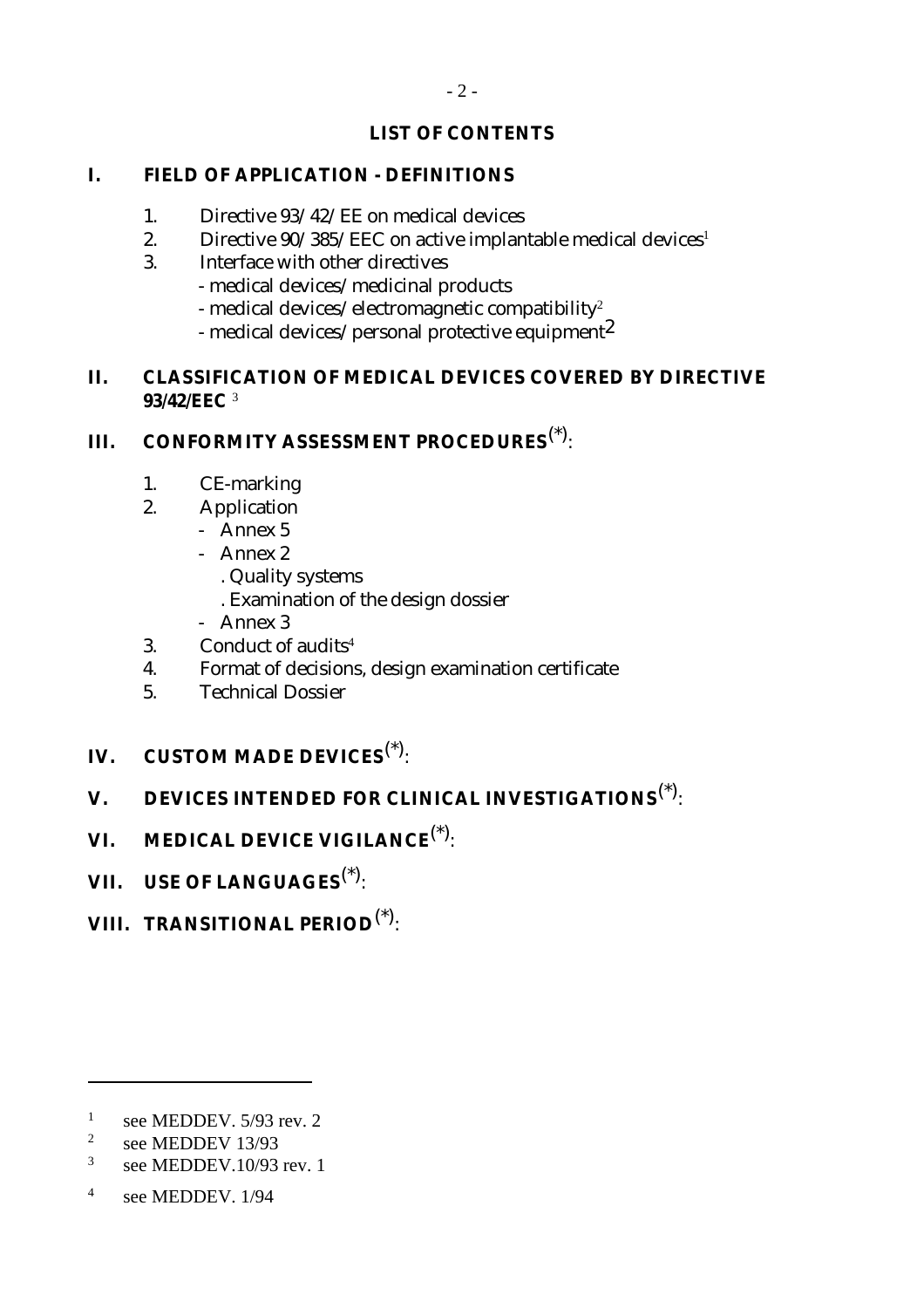#### **I. FIELD OF APPLICATION - DEFINITIONS**

#### 1. Directive 93/42/EEC on medical devices

## 1.1 Definition of "medical devices"

#### **a) devices - accessory**

The definition of the term "medical device" together with the definition of "accessory" is determinant for the delimitation of the field of application of Directive 93/42/EEC. A slight difference exists between the definition in article 1(2) (a) of Directive 93/42/EEC and in article 1(2) of Directive 90/385/EEC.

Following the latter directive, accessories are by definition medical devices, whilst following Directive 93/42/EEC, a distinction is made between "devices" and "accessories". Therefore within the meaning of Directive 93/42/EEC, accessories are products in their own right and, although being treated as devices (article 1(1)) do not follow, as a general rule, the classification of related devices in conjunction with which they are used.

Accessories are therefore following Directive 93/42/EEC to be classified in their own right.

#### **b) medical purpose**

Medical devices are defined as articles which are intended to be used for a medical purpose. The medical purpose is assigned to a product by the manufacturer. The manufacturer determines through the label, the instruction for use and the promotional material related to a given device its specific medical purpose. As the directive aims essentially at the protection of patients and users, the medical purpose relates in general to finished products regardless of whether they are intended to be used alone or in combination. This means that the protection ensured by the directive becomes valid for products having a stage of manufacture, where they are supplied to the final user.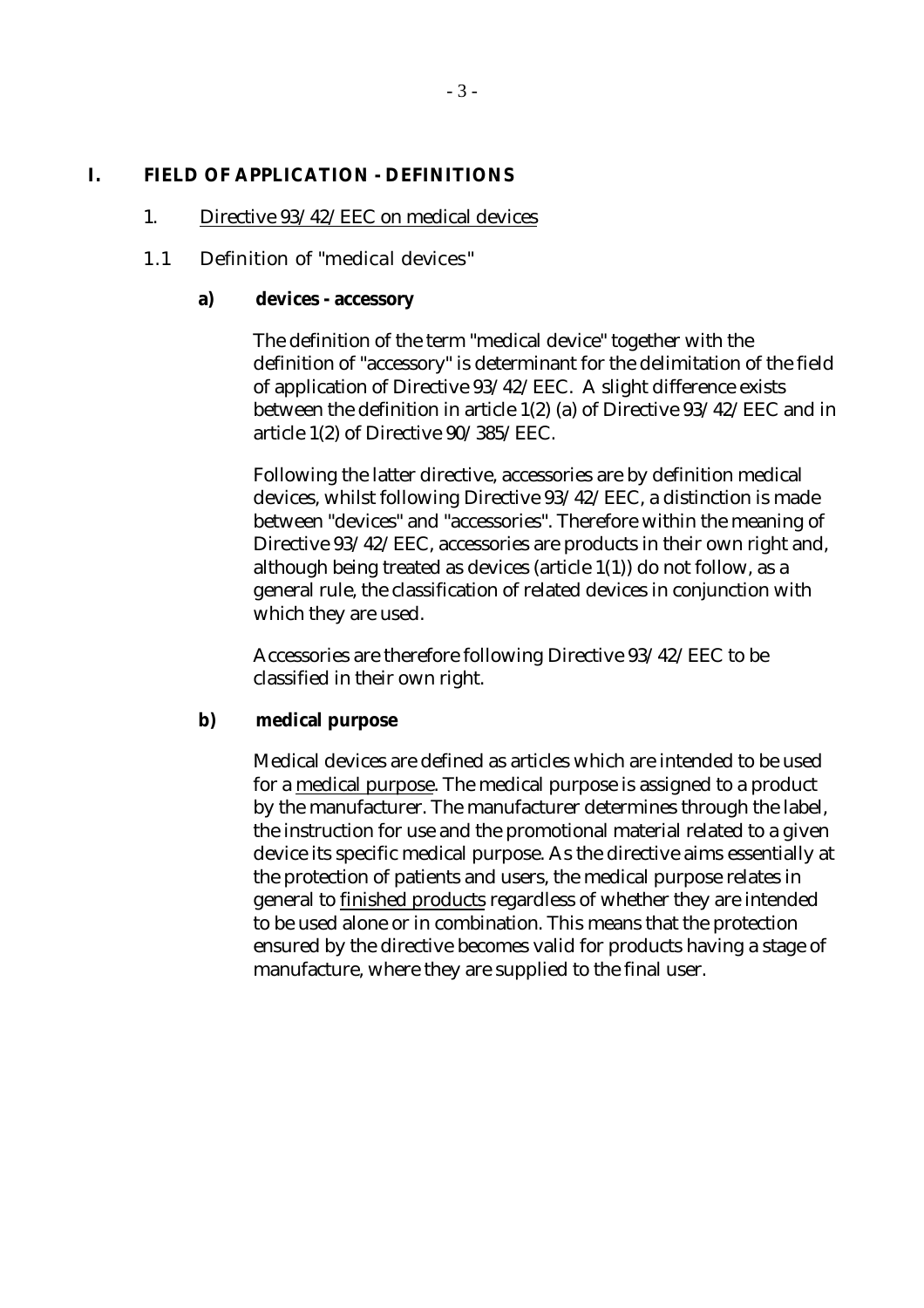Following this concept, raw materials, components or intermediate products are as such normally not medical devices. Such raw materials may need to present properties or characteristics which are determinant for the safety and quality of finished devices. It is therefore the responsibility of the manufacturer of finished devices to select and control by adequate means his raw materials or intermediate products (see Annex I, section 7.1; Annex II, section 3.2; Annex V, section 3.2 of Directive 93/42/EEC)

Spare parts supplied for replacement of existing components of a device, the conformity of which has already been established, are not medical devices. If spare parts, however, change significantly the characteristics or performances of a device with regard to its already established conformity, such spare parts are to be considered as devices in their own right.

#### **c) customizing**

The concept of "finished device" does not imply that a device when reaching the final user is already in a state ready for use. Prior to use further preparatory processing, preparation, configuration, installation, assembling, adaptation or fitting to the needs of the user or patient may be required. Examples :

- sterilisation of medical devices supplied non-sterile
- assembling of systems
- configuration of electronic equipment
- preparation of a dental filling
- fitting of contact lenses
- adaptation of prosthesis to the needs of the patient.

The aforementioned activities are normally not manufacturers activities if they are carried out by the final user as part of the use or preparation for use. In this context a distinction needs to be made between a typical professional activity performed by a healthcare professional and processing and assembling activities done by a specialist for such processing. In the latter case relevant activities may become proper manufacturing or assembling activities relevant within the meaning of articles 11 and 12.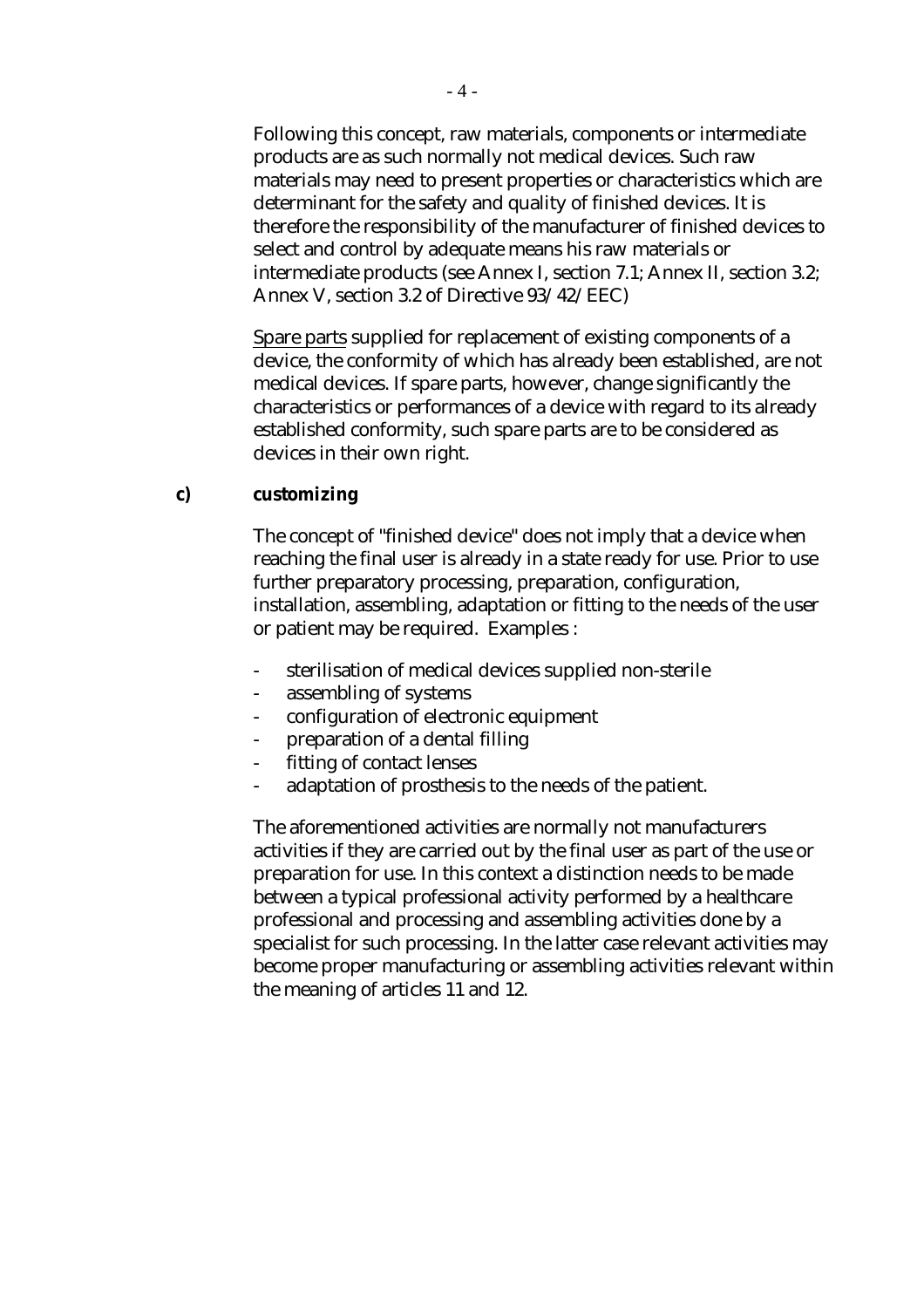A particular consideration in this context needs to be given for the manufacture of custom-made devices. Custom-made devices (such as dental appliances, prosthesis, hearing-aid inserts) are in most cases one-off devices and the Directive subjects their manufacture to the procedure of article 11(6) in conjunction with Annex VIII. In these cases intermediate products specifically intended for this kind of custom-made devices may be considered also as medical devices. This applies essentially to dental alloys, dental ceramics, modular components for prosthesis, if the intended purpose of such products is specifically related to medical devices.

#### **d) medical - toiletry purpose**

The definition of "medical device" should be understood to include products intended to be used principally for a medical use. Therefore products intended to have a toiletry or cosmetic purpose are not medical devices even though they may be used for prevention of a disease. Examples for products for which a medical purpose can normally not be established :

- tooth brushes, dental sticks, dental floss;
- baby diapers, hygiene tampons;
- contact lenses without corrective function intended to provide another colour to the eyes,
- bleaching products for teeth [needs to be further discussed with regard to products intended

specifically for application by dentists]

instruments for tattooing.

Examples for products, where depending on the circumstances, a medical purpose can be established :

incontinence products.

# **e) aids for handicapped persons**

In the case of equipment intended for alleviation of or compensation for a handicap, there must be a direct link between the corrective function and the person concerned. Therefore the following equipment are not medical devices :

- acoustic signals at traffic lights,
- special water taps, toilet equipment for handicapped

#### **f) software**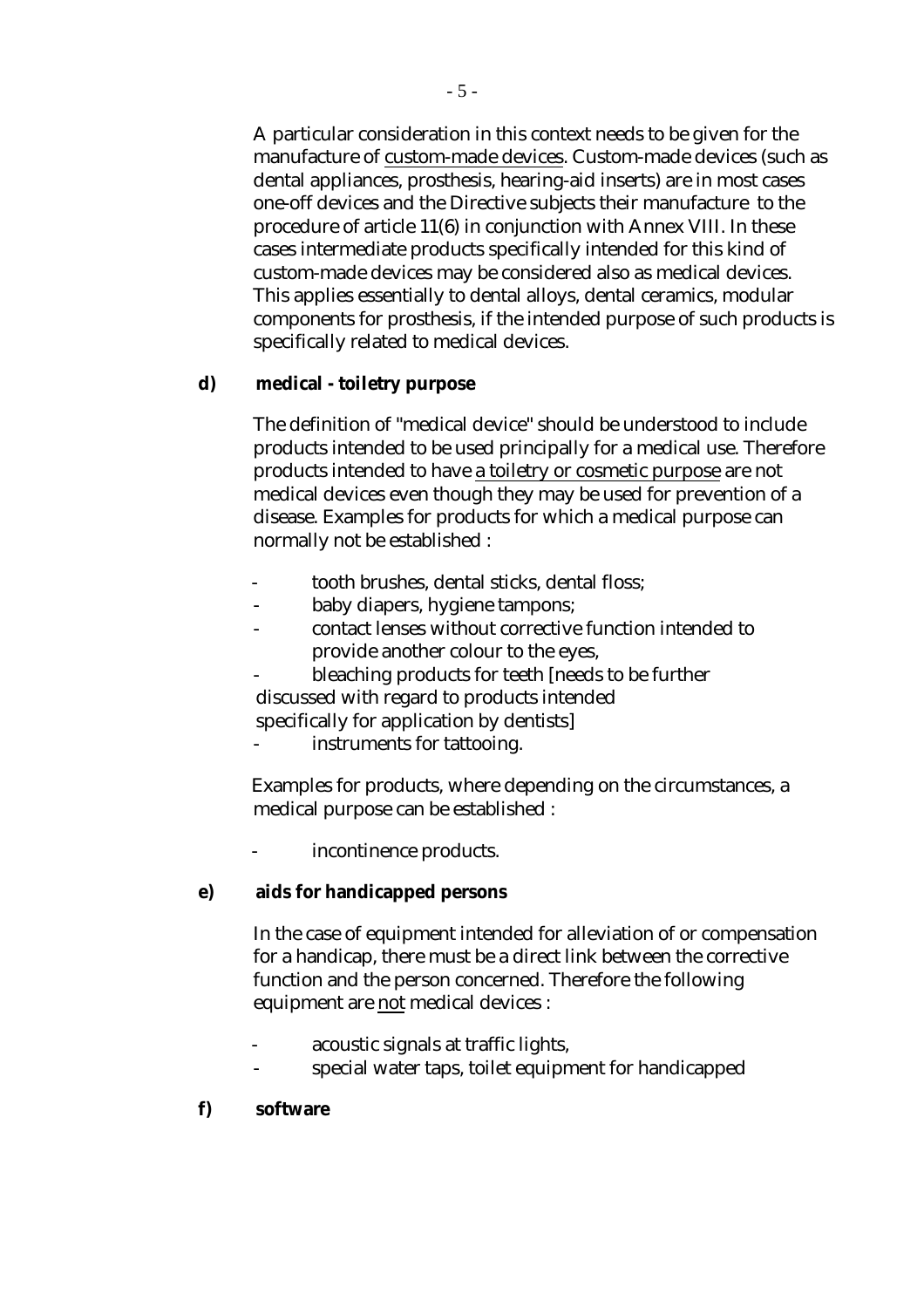The following distinction can be made : software influencing the proper functioning of a device and software used in combination with non-medical equipment.

Software related to the functioning of a medical device may be part of a device or a device in its own right if it is placed on the market separately from the related device.

In the case of software intended for use with multipurpose informatic equipment a distinction has to be made between software providing for a proper diagnostic or therapeutic tool and software for handling general patient-related data. Only in the first case may a medical purpose be determined. Examples for medical devices :

- calculation of anatomical sites of the body,
- image enhancing software intended for diagnostic purpose.
- software for programming a medical device

There is no medical purpose in the case of software used for administration of general patient data

## **g) multipurpose products**

Products with a multiple purpose which may be used occasionally in a medical environment are normally not medical devices, unless a specific medical intended purpose is assigned to them. Examples :

- multipurpose PC, printer, scanner, ...
- \_ magnetoscope, screen.

# 1.2 Definition of "accessory"

The question whether a product is a "device" or a "accessory" has not practical consequence. Following article 1(1) of Directive 93/42/EEC, "accessories shall be treated as medical devices in their own right". Therefore the main question is whether a product with a rather remote link to a medical use can still be considered as "accessory" (article 1(2)b) and as a matter of consequence is covered by the directive.